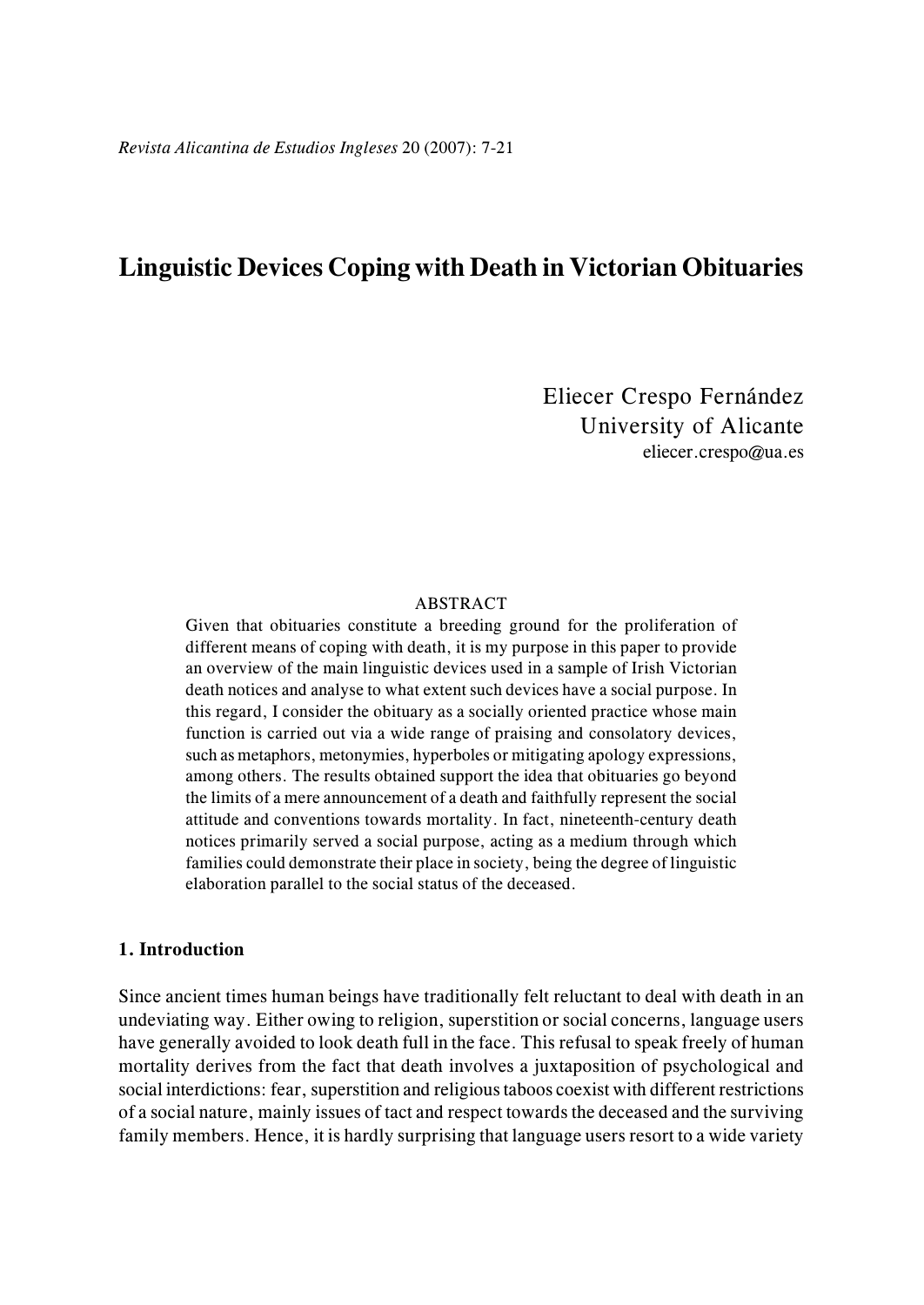of linguistic devices in order to compliment the departed and show respect to those left alive, satisfying, in this way, both the religious and the social impositions traditionally associated with human mortality. In this sense, the obituary, i.e., "a record or announcement of a death or deaths, especially in a newspaper; usually comprising a brief biographical sketch of the deceased" (*OED*2) undoubtedly constitutes a fascinating storehouse of different types of praising, euphemistic and laudatory tactics dealing with death, given the obvious need to refer to mortality, the formality that the printed page imposes and the primary social dimension of death notices.<sup>1</sup>

As the Victorian period was especially sensitive to issues of social class and to the subject of death (Wheeler, 1994; Jalland, 1999), I expected that the spread of consolatory strategies to meet social requirements surrounding death would not be unusual at that age. This inevitably led me to the hypothesis I depart from in the current study: Victorian social concerns are reflected in a wide range of euphemistic, consolatory and eulogistic strategies as a means to show the social status of the deceased and reinforce the position of the surviving members of the family in the community. From this standpoint, the present study is intended as a continuation of a previous work on the euphemistic lexical substitution of the notions of 'death' and 'dying' in Victorian obituaries (Crespo Fernández, 2006). My concern here is, however, more comprehensive and socially-oriented: to analyse the extent to which different praising and consolatory strategies help the obituarist fulfil a social function in early Irish Victorian obituaries.

The type of study undertaken here seems to be an interesting enterprise, because whilst there is substantial body of research on the metaphorical conceptualization of death (Marín Arrese, 1996; Sexton, 1997; Bultnick, 1998), together with my own contribution to the subject aforementioned, it is difficult to think of a study in the existing literature devoted to the way that linguistic devices of a varying nature are related to the social dimension of death in obituaries. With this in mind, the present paper is organised as follows. After briefly dealing with the corpus data and the main theoretical assumptions on which the paper relies, I shall first introduce the types of obituaries and their main linguistic properties. The second part will be devoted to analysing the praising and consolatory strategies encountered on the obituary pages of the corpus. The conclusions and the final results obtained from the analysis will bring this study to an end.

#### **2. Data and theoretical background**

In order to draw attention to the consolatory tactics employed in the face of death, I shall explore a sample of 257 obituaries from early Victorian Ireland excerpted from the funeral sections of the newspapers *The Connaught Journal* (1840), *The Cork Examiner* (1847) and *The Clare Journal* (1848) which henceforth will be referred to as TCJ, TCE and CLJ respectively. One cannot proceed without a justification of the choice of a corpus of Victorian obituaries. First, it must be borne in mind that the obituary constitutes a breeding ground for the analysis of linguistic and social patterns related to the taboo of death, and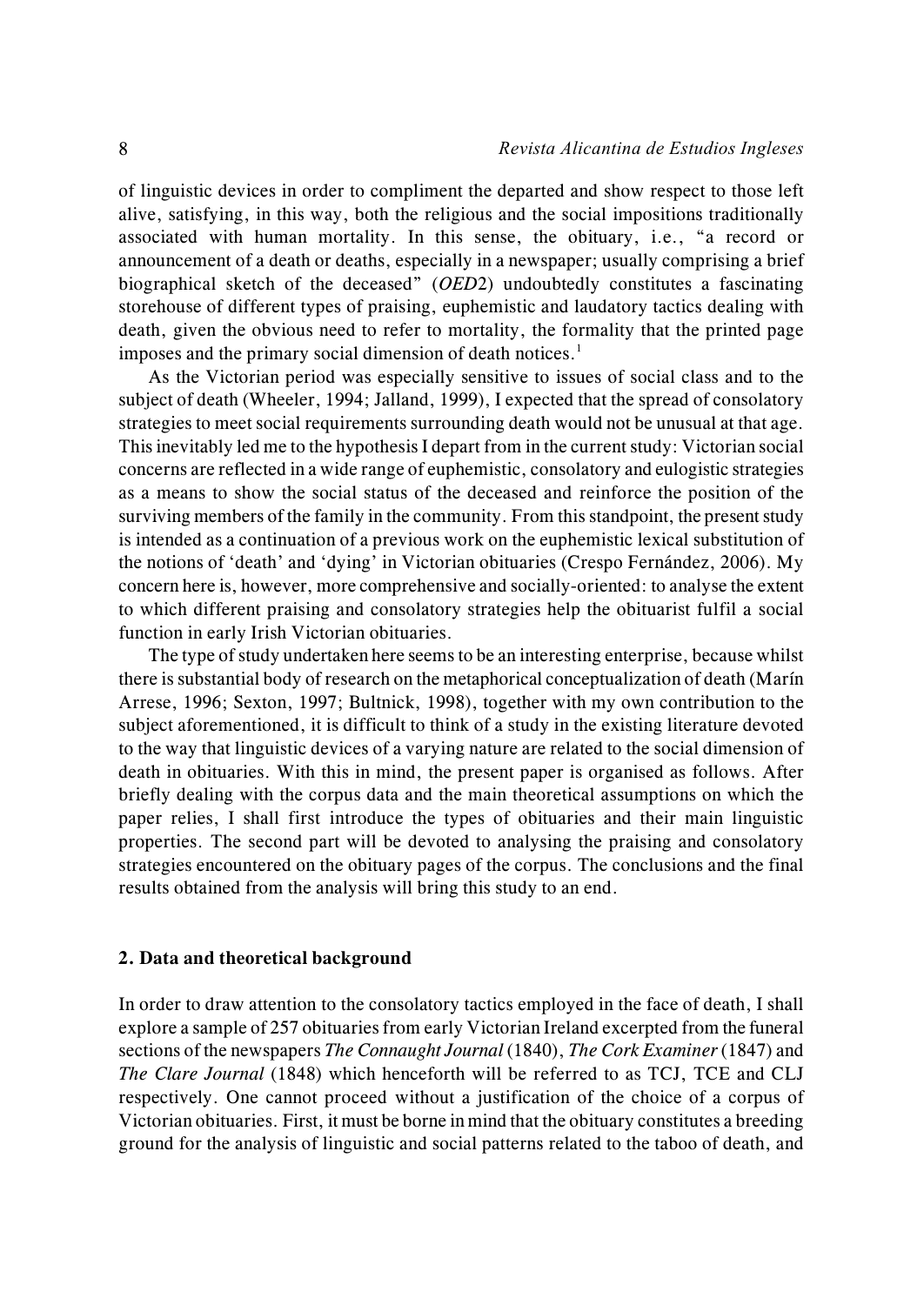the Victorian period was especially sensitive to issues of death and social class, as noted earlier. The choice for the above mentioned newspapers as the source of empirical data for this research paper was not at random either. I decided to focus on press from relatively small communities (those from Galway, Cork and the Clare county), where the obituary is addressed to a spectrum of provincial readers and therefore adopts a more personal and intimate dimension, which is supposed to favour an elaborate and emotive language.<sup>2</sup>

The theoretical assumptions on which the present paper relies are mainly derived from Discourse Analysis. More specifically, I find especially useful for my purpose here the "social-theoretical" sense of discourse developed by Fairclough (1992). This scholar offers a three-dimensional concept of discourse, i.e., discourse as a piece of text, discourse as an instance of discursive practice and discourse as an instance of social practice: "My threedimensional approach enables relationships between discursive and social change to be assessed, and detailed properties of texts to be related systematically to social properties of discursive events as instances of social practice" (Fairclough, 1992: 8). I shall follow this social-theoretical approach to discourse for a particular class of discourse type like that of the obituary.<sup>3</sup> Fairclough's socially- and linguistically- oriented view of discourse allows us to go beyond the language analysis of texts and relate the linguistic elements and patterns found in obituaries to the social conventions of the Victorian period regarding funerary rituals.

As discourse is manifested in the linguistic form of a 'text' in the conception postulated by Fairclough (1992: 71 and 2005),<sup>4</sup> I shall consider the obituary as a goal-oriented text with a social purpose. From this perspective, the obituary can be viewed as an instance of functional language, i.e., language that is doing some job in some context (Halliday, 1985: 10), insofar as the verbal devices detected in these funeral notices perform a particular function in their context; to be more precise, obituaries can be said to be socially oriented, and their social purpose is likely to be deciphered by exploring their observable elements and patterns, an approach recently followed by Corona Marzol (2006) to posit the existence of the 'Family' stage in obituaries.<sup>5</sup> In a nutshell, I shall consider the obituary both as a "socially-oriented" practice and a discursive text type whose function as an instance of functional language is carried out via different praising and consolatory devices, as will be dealt with here.

#### **3. The obituary: types and properties**

Prior to describing the linguistic devices found in the funeral notices consulted, an explanation of the existing types of obituaries and their linguistic properties seems necessary. Obituaries constitute a hybrid genre in which both information and publicity coexist, a type of discourse halfway between truth and an exaggerated display of the virtues of the deceased or the grief of the surviving family members. In this line, Hernando (2001) distinguishes two types of obituaries: *informative*, i.e., those obituaries whose primary aim is the transmission of relevant details about the death, the deceased or the place and time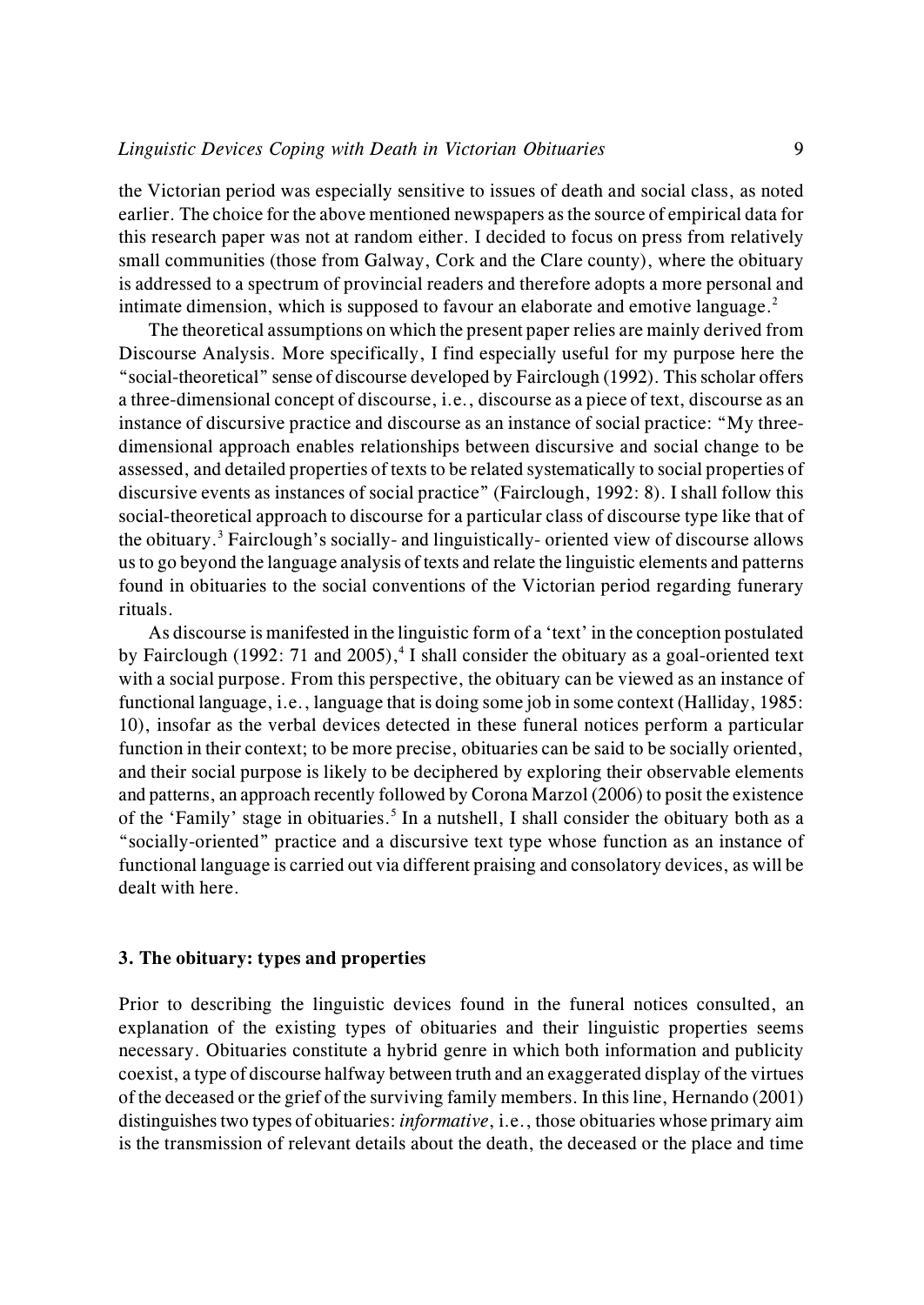of the funeral; and *opinative*, i.e., personal and intimate notices devoted to producing a particular effect on the readers by stressing the social status, virtues or religious fervour of the deceased. Consider the two obituaries that follow:

- (1) At Bath, Mrs. Fitz-Gerald, widow of Edward Fitz-Gerald, Esq., of Caragran, in the co. of Clare, and mother of Sir William Fitz-Gerald, Bart., in the said county. (TCE, February 12)
- (2) Yesterday, in Bindon-street, aged 7 years, Edward, second son of Michael Healy. Esq., M. D. (CLJ, January 24)

The notices above are examples of purely informative obituaries. Their main concern is to report the basic details concerning the death (name, date and next of kin) through an impersonal language and a concise expression. These death announcements tend to be objective, impersonal and highly formulaic and standardized. The editorial staff member in charge of writing the informative obituary does not resort to hyperbolic or figurative language to portray emotions, provide any relief or praise the deceased whatsoever. By contrast, opinative obituaries, usually written by relatives, friends or the funeral home staff, offer a more emotive and intimate account of the deceased by means of consolatory and laudatory tactics used to compliment the departed and, in so doing, satisfy the surviving family members. These obituaries perform a perlocutionary function, that is, they are oriented towards causing a favourable impression on the reader by showing the social status or the exemplary conduct of the deceased, as clearly seen in the emotive overtones of the death notice below:

(3) At Sleaven, on the 24th inst., Mrs. Lacy, widow of the late Mr. Corns. Lucy, and mother to DI. Lucy, Esq., of Macroom, at the old age of 92 years, 64 of which she spent in the very house in which she died. If piety, extensive charity, and honourable dealing be necessary for the security of blissful rewards in the world of unending glory, this much respected woman must now be in the full enjoyment of the fruits of a well spent life. Amen. (TCE, March 3)

What emerges from the above discussion is that, granted the emotive nature of opinative obituaries and their purpose to praise the deceased and reinforce the social status enjoyed by his or her family, one should expect a proliferation of complimentary and consolatory devices to carry out this eminently social function. After all, as Fowler (2002: 1) suggests, obituaries can be described in terms of "commemorative pacts that help explain the inertia – the continuous reproductive re-enactment – of social structures". Hence, in what follows, I shall be devoted to providing an overview of the most common linguistic devices found in opinative nineteenth-century obituaries, and analysing the extent to which such devices fulfil a social function in the newspapers mentioned in the preceding section.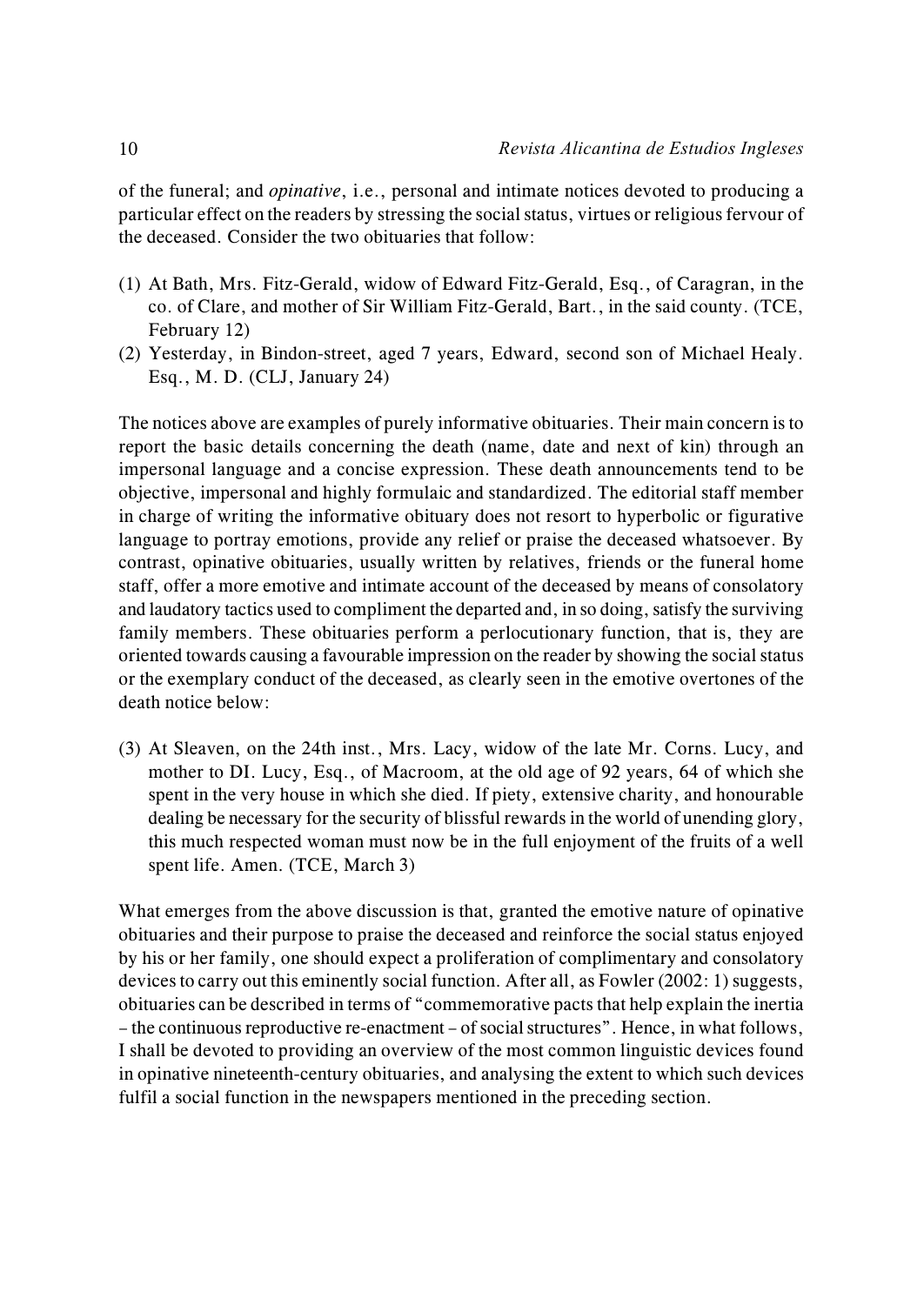## **4. Linguistic devices in opinative obituaries**

Judging from the funeral notices consulted for the present research, obituaries primarily had a social purpose to pursue during the Victorian period, serving as a medium through which families could demonstrate their place in society. This demonstration of the social prestige or the personal qualities of the deceased was carried out via a wide range of linguistic devices, as commented below.

## 4.1. Figurative language

The over sentimentalization of death characteristic of the Victorian period (cf. Rawson, 1995: 8) is first and foremost reflected in the considerable number of euphemistic poetic metaphors and metonymies aiming at substituting taboo words related to mortality.<sup>6</sup> Though for the sake of imposing limitations I shall not be devoted here to the rich variety of euphemistic conceptual associations found in early Victorians obituaries (see Crespo Fernández, 2006 for an in-depth analysis on the subject), consolatory metaphors, i.e., highly poetic and connotative metaphors aiming at evading death-related linguistic taboos, were especially noteworthy in nineteenth-century obituaries. Indeed, the Victorian sentimentalization of human mortality provided a fertile soil for the flowering of metaphorical euphemistic language to conceptualize and verbalize the taboo of death.<sup>7</sup> This tendency to metaphorization gave rise to elaborate and emotive obituaries:<sup>8</sup>

(4) They will only find that consolation in contemplating the purity and virtues of the being that *has left* them – [...] in the pious and firmly grounded hope that their darling has *gone to the eternal rest* – and that in the fullness of thus, when it shall please God to call them from that scene of wretchedness, they will join her in that *abode of peace*, where the wicked cease from troubling and the weary are at rest. (TCJ, November 27)

The death notice above stands out as a significant example of how the taboo of death was accounted for by conceptual metaphors – following the framework of the Conceptual Metaphor Theory initiated by Lakoff and Johnson $9$  – which view death as a desirable event under the influence of Christian beliefs. More specifically, the obituarist has recourse to metaphorical items in order to avoid the linguistic taboos *death* and *die* and, by so doing, offer some sort of consolation to those left alive. With this in mind, the obituarist conceptualizes the domain of death in terms of a domain with positive connotations, namely as a journey with a spiritual destination, as seen in the metaphorical substitutes *leave* and *go to the eternal rest* 'die', which fall under the conceptual equation DEATH IS A JOURNEY. Similarly, the Christian ideal of a joyful life, that is, a peaceful and everlasting existence with God in Heaven, is used to conceptualize death euphemistically under the conceptual metaphor DEATH IS A JOYFUL LIFE in the phrase *that abode of peace* to refer to death.

Metonymy is another device of figurative language largely responsible for references to mortality in the obituaries consulted. In this respect, there are metonymic references that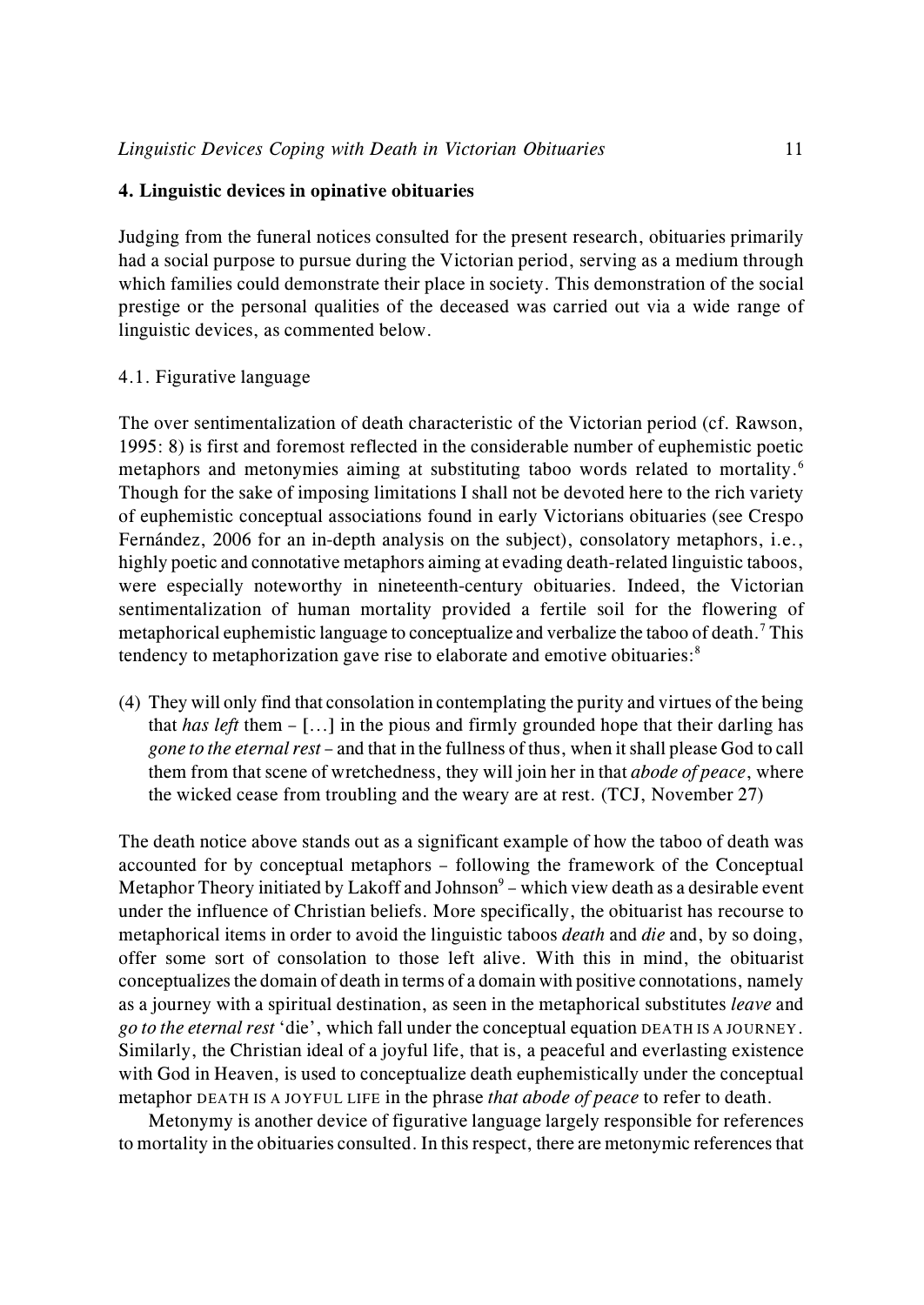allow us to understand death primarily via its effects, as those focusing on the result of death for those left alive under the conceptual metonymy THE SENTIMENTAL EFFECTS OF DEATH STAND FOR DEATH. A good case in point is the term *void* in (5):

(5) Cut away almost in the bloom of life, and while in the midst of good offices, her death created a melancholy *void* to her husband, her children and many affectionate relations. (TCJ, November 4)

Other metonymic substitutions for death stress the final moment under the metonymic principle THE PHYSIOLOGICAL EFFECTS OF DEATH STAND FOR DEATH. Such are the cases of *release from all earthily pain and suffering* and *breathe one's last breath in peace* below:

(6) On the 20th, at Forth Eyre, aged 18, Anne, eldest daughter of the Rev. Edward Eyre Manusell, she trusted in her Saviour, the name of Jesus was precious to her heart, she now *rests in Him* who has *released her from all earthily pain and suffering*– she *breathed her last breath in peace*, having *fallen asleep in Christ*. (TCJ, May 28)

Together with the metonymies pointed out, in (6) the obituary writer also offers religiousrelated metaphors for the taboo 'die', for example *rest in Him* and *fall asleep in Christ*, phrases which can be ascribed to the conceptual metaphor DEATH IS A REST (cf. Crespo Fernández, 2006: 121-122).

# 4.2. Hyperbolic language

Hyperbole is a rhetorical figure commonly found in obituaries to compliment the deceased by considerably upgrading a desirable feature of the referent. Some hyperboles are primarily euphemistic and present a religious basis, aiming not only at praising the deceased, but also at magnifying the biological act of dying by means of overstatements based on Christian beliefs. In this sense, far from having simply died, in (7) the deceased is said to be *enjoying the fruits of a well spent life in the eternity of happiness*:

(7) At Innoshannon, on the 30th ult., of fever, the Rev. David L. Cahill. [...]. Whilst the clergy deplore in him the loss of a cheerful co-operator in the great work of religion, they are consoled with the hope that he is now *enjoying the fruits of a well spent life in the eternity of happiness*. May God have mercy of his soul –Amen. (TCE, June 7)

More frequently, rather than carrying out a euphemistic substitution of death-related linguistic taboos, hyperbole is meant to present exaggerate displays of the personal qualities of the departed. Take the death notice below:

(8) It is a hard task for an affectionate friend of the late Mr. MARTIN and of his family, as the writer of the present obituary has been from his youth upwards, to speak of the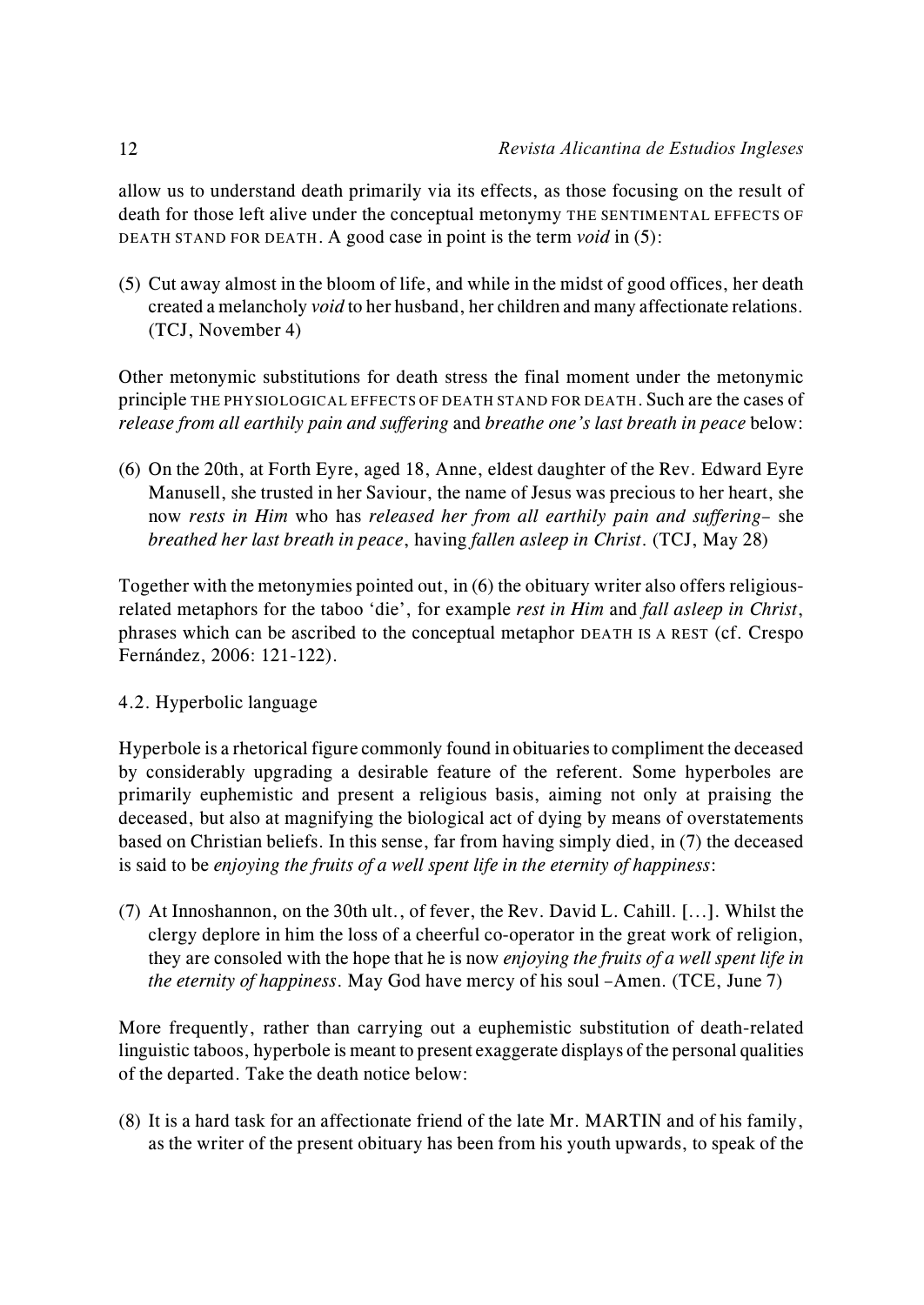death of one of *the most amiable and heavenly-minded* young women that *ever* existed. Her talents were of a high order, but they were in subordination to her higher sense of piety. *Never* did we meet a thoroughly religious person [...]. (TCJ, November 27)

In (8) the hyperbole works via superlative adjectives (*the most amiable and heavily minded*) and adverbs (*ever*, *never*), elements which constitute inauthentic means of expression because of the exaggeration that they imply. A most extreme case can be found in the report of the death of William Crawford, described as follows: "His whole life was devoted to the amelioration of his species. In truth he wasthe pride of Cork, the prince of merchants, and the best of patriots" (TCJ, April 16). In the same vein, the professional qualities of William Gregory are praised in the following hyperbolic statement: "No man knew better the country than he did" (TCJ, April 16). The same function is performed by adverbs like *universally* in phrases like *universally lamented*, *universally regretted* or *universally beloved*. A good case in point is the obituary below, in which the hyperbole does not only appear in the adverbial phrase *universally lamented*, but also in the obvious exaggeration used to refer to a deceased clergyman as a *martyr to the duties of the priesthood*:

(9) At Innoshannon, on the 30th ult., of fever, the Rev. David Cahill. It may be truly said that this much esteemed and *universally lamented* clergyman fell *a martyr to the duties of the priesthood*, onerous at all times [...]. (TCE, June 7)

The same exaggerations also constitute laudatory devices in the account of the circumstances of the funeral. As the social status of the deceased in the mid-nineteenth century was also considered to be testified by the number of people attending the funeral (cf. Jugg, 1999: 222), the obituary writer is likely to tend to overstatements in an attempt to display social worth. This can be illustrated in the death notice below, in which the obituarist gives a distorted estimation of the number of people who attended the funeral:

(10) A more single-hearted man could not be found, and the vast concourse, amounting to *tens of thousands*, who attended the funeral, bore some testimony to the great respect in which he was held. (TCJ, October 1)

In the cases mentioned under this heading the obituary writer gives information about the life of the deceased or the circumstances of the funeral for which he obviously lacks adequate evidence and can by no means be considered to be true. Hyperbole thus can be viewed as a rhetorical figure leading to half truths, false inferences and even actual lies, <sup>10</sup> in a proof of the subjectivity attached to opinative obituaries. Thus, such hyperbolic statements violate the Maxim of Quality proposed by Grice (1975) insofar as the obituarist presents statements which are deliberately false.<sup>11</sup> In fact, rather than describing a state of affairs, the examples offered are unreliable and misleading; however, the reader is expected to accept this information as a means of consolatory praise in the context of the obituary.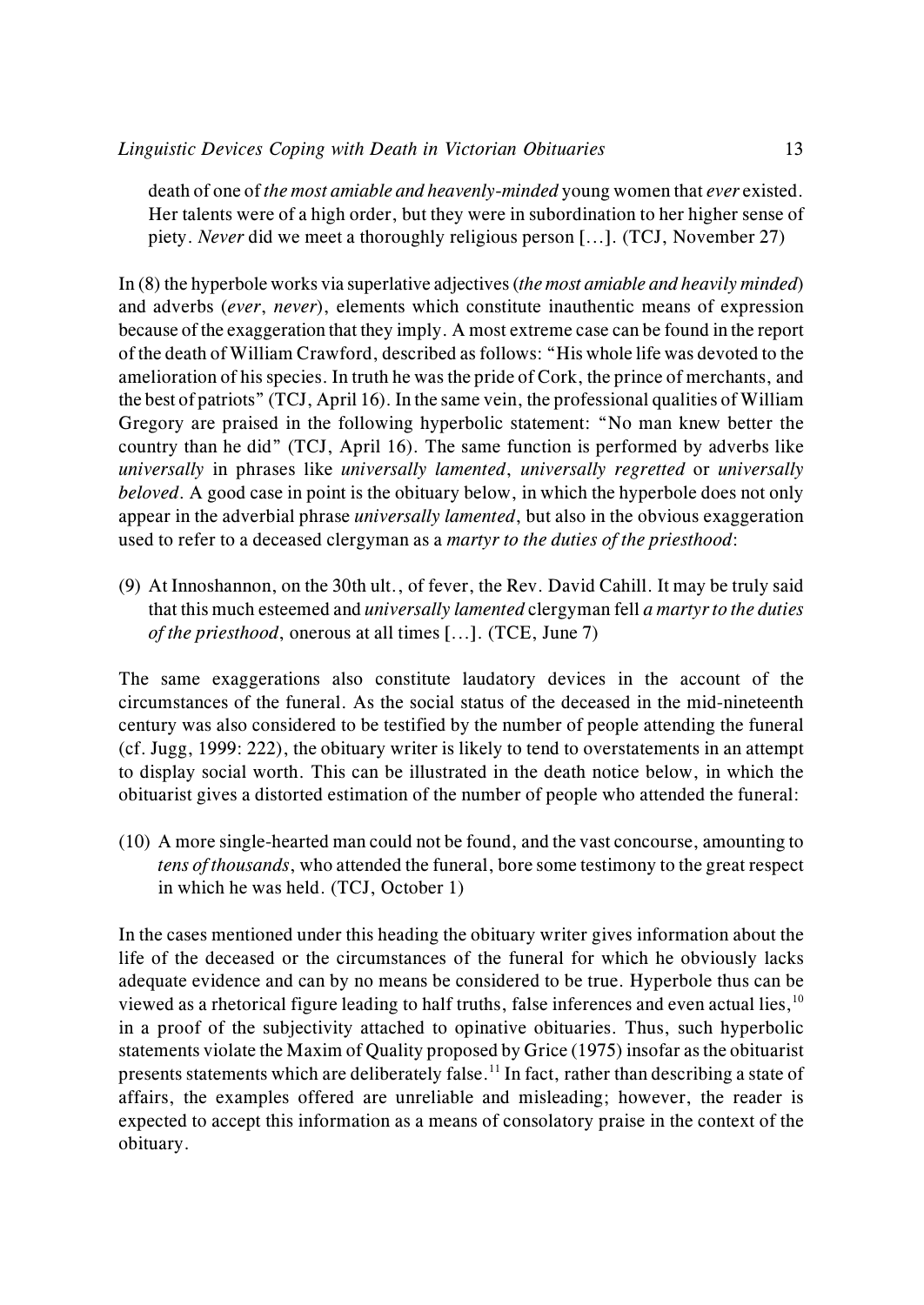4.3. Positively loaded words

As commented before regarding hyperboles, the obituarist's aim inevitably conveys an attitude through word choice. Positively loaded words pervade the lexicon of opinative obituaries and constitute a proof of the subjectivity attached to these death notices. Indeed, through the choice of words the obituary writer passes judgement, and his preference for lexical items with an obvious emotional content clearly reveal what his judgement is; in other words, the tendency to resort to positively loaded words illustrates the obituarist's intention of complimenting the deceased by showing his or her social status or personal virtues. Consider the following obituary:

(11) Dr. Blake possessed towering abilities; honour unsullied and character exalted as a professional man; he was *beloved* by his patients, *respected* and *esteemed* by all who knew him; an *ornament* to society; a *steady* and *unswerving friend* and a *gentleman* of outstanding *integrity*. (TCJ, December 17)

This funeral notice constitutes a significant example of the way that the announcement of a death accomplished praising and consolation responsibilities. In Dr. Blake's death in (11) the obituarist resorts to adjectival insistence (*amiable and heavenly-minded*, *religious*) and nouns with positive connotations (*honour*, *ornament*, *friend*, *gentleman*, *integrity*) as praising devices. In this way, Blake's life is obviously filtered through the subjectivity of the obituary writer, who attempts to make objective facts which are totally subjective.

4.4. Negatively loaded words

With the purpose of moving the reader and not leaving him indifferent to the virtues of the deceased, the obituarist tends to combine a positively loaded and emotional language with overstatements and lexical items with a superlative value, as seen in the two preceding sections. However, in the need to raise through language feelings of compassion in the reading public, the writer of the death notice also has recourse to negatively loaded words to allude to the death or to the act of dying, for instance *calamity* and *affliction* in (12) and (13) respectively, that emphasize the misfortune of the deceased and that of the surviving relatives and friends:

- (12) [...]. We cannot pretend [...] to offer consolation to the bereaved mother and her desolate children for the heavy *calamity* which has fallen upon them. (TCJ, February 27)
- (13) [...] whose loss must be looked upon as one of the heaviest *afflictions* to which the parents can be subjected ... (TCE, March 15)

In the same vein, the obituarist opts for direct alternatives for the notions of 'death' and 'dying' based on a conceptual categorization radically different from those commented in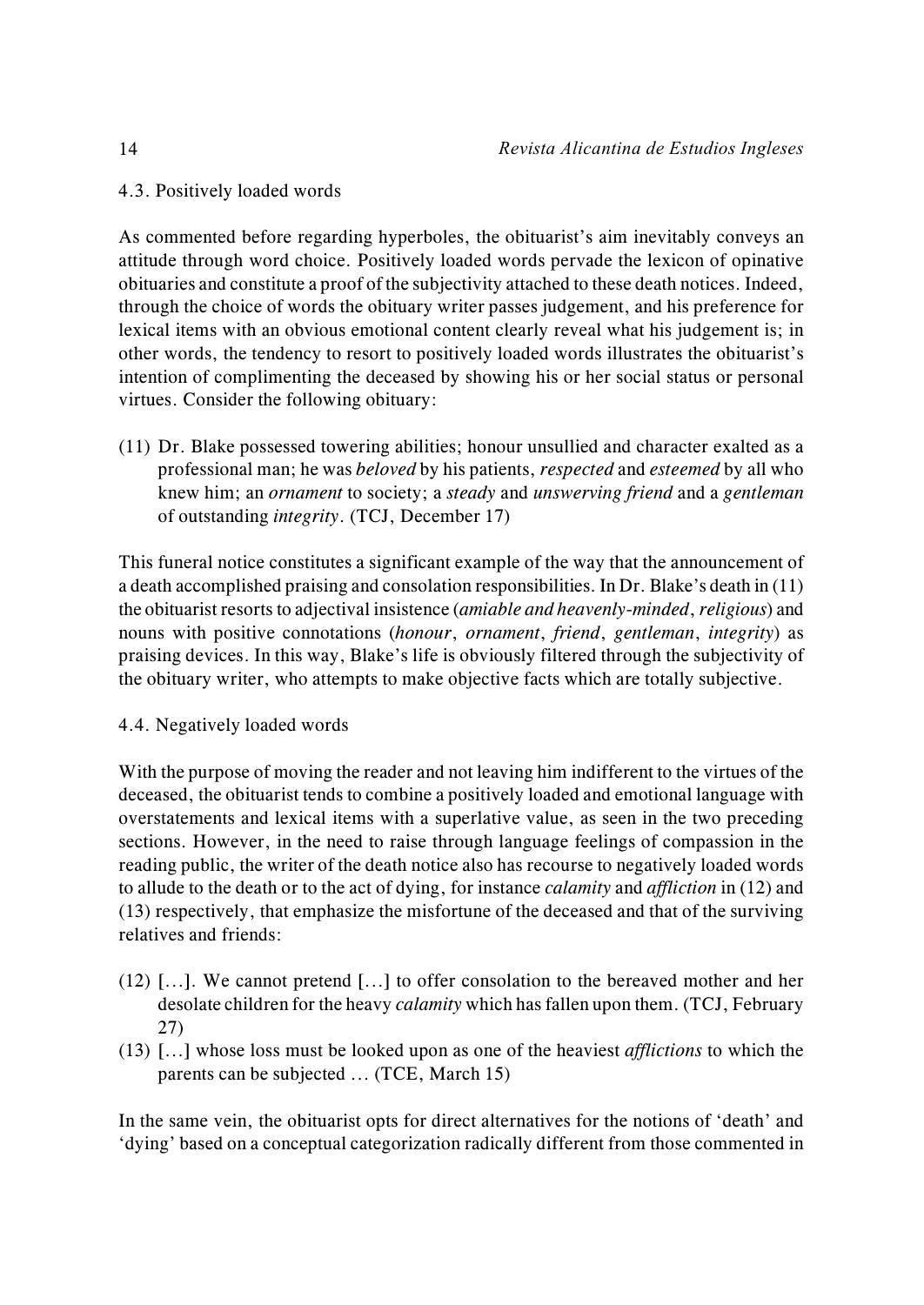## 4.1. above:

- (14) [...]. Previous to his departure he complained of slight illness, which immediately on his arrival at Bristol, eventuated in malignant fever, by which he was *carried off in the prime of life*. (TCJ, April 30)
- (15) At Mallow, of fever, Michael Ahern, Esq. *Struck down in the vigour of youth, and in the commencement of a useful and honourable career*, his premature death is a source of the deepest affliction [...]. (TCE, March 31)

The phrases highlighted in italics in the two obituaries above are instances of a conceptualization in which death is viewed as an adversary, as a cruel enemy which can destroy us (cf. Marín Arrese, 1996: 43). The same happens in *cut away almost in the bloom of life* in (5) and *cut off in the opening of a most promising career* (TCE, April 30). Similarly, the obituary writer resorts to undeviating and powerful references to mortality, as in the notice below which builds up a shocking picture of the death:

(16) [...]. Early this morning, he was found dead lying on the road, a short distance from the house he had left, quite dead, his horse grazing near the body.

In the examples above commented, the writer employs negatively loaded words that can be said to convey, rather than a tactful and euphemistic approach to death, a dysphemistic one, given the unfavourable connotations that these phrases transmit.<sup>12</sup> Take the undeviating reference to death *drop down dead* in (17):

(17) On Wednesday night Hugh Harris of Ashford, Esq., a member of the grand jury of Armagh, went to bed in apparent good health; during the night he became seriously ill and about six o'clock on Thursday morning he *dropped down dead* in the street on his way to the hotel to proceed home and instantly expired. [...]. (TCJ, August 6)

This plain-spoken reference to the moment of dying via a metonymy of a highly evocative power noticeably presents dysphemistic overtones. The obituarist uses an explicit allusion to death which, curiously enough, serves the same purpose as euphemism in the opinative obituaries under research: to move the reader's compassion and serve as a means for consolation. In this way, the pattern commented in 4.1. regarding the euphemistic nature of the consolation provided by figurative language seems to be reversed. This stands as a proof of how euphemism and its opposite dysphemism do not form clear-cut categories; rather, some of the lexical substitutes for the taboo of death have fuzzy boundaries depending on contextual and pragmatic considerations which are beyond the scope of this paper (see Crespo Fernández, 2007 for a full description of the pragmatic dimensions of euphemism and dysphemism).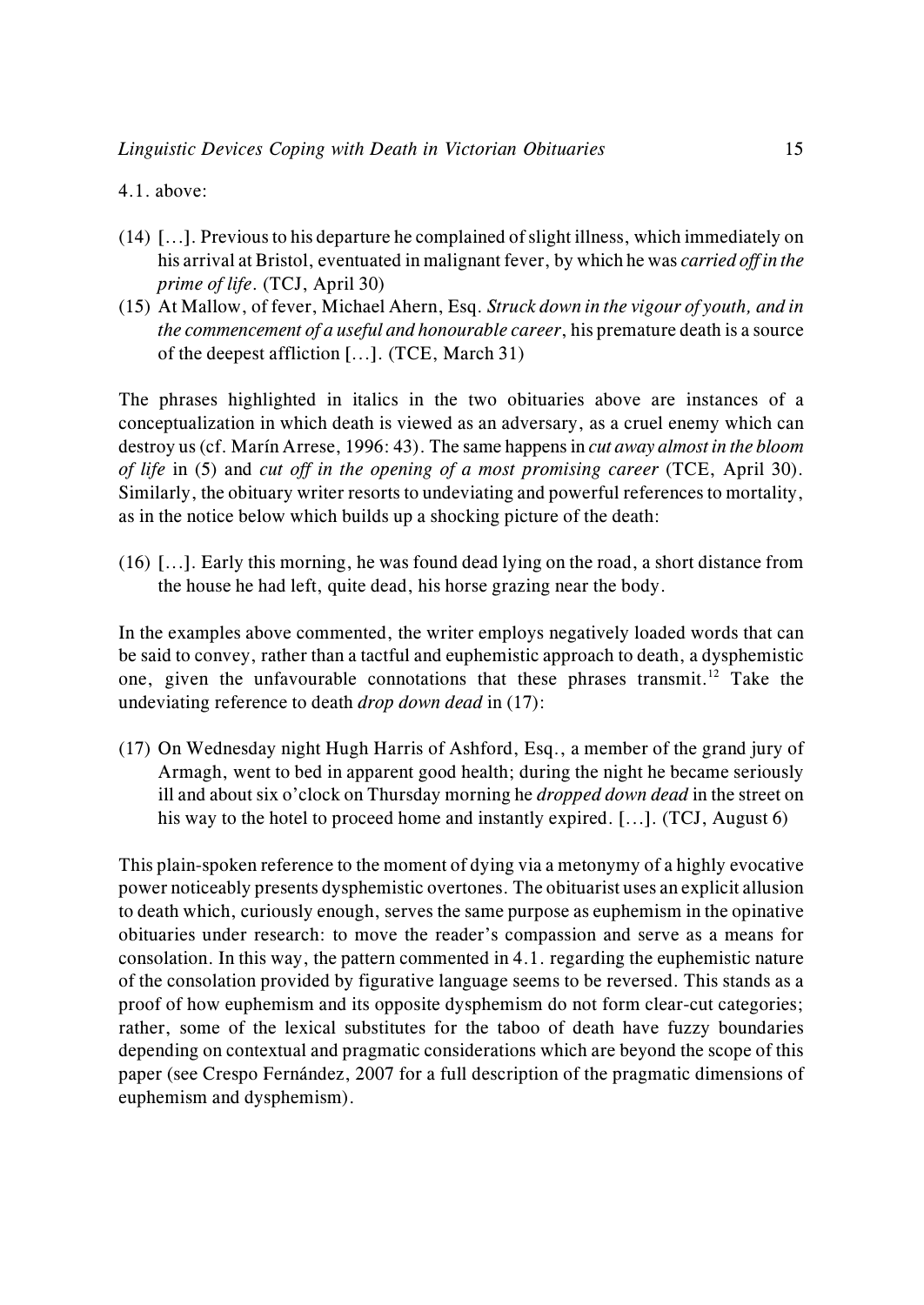# 4.5. Mitigating apology expressions

Mitigating apology expressions perform a twofold function in discourse: both to mitigate and serve as an apology for distasteful topic, hence their name.<sup>13</sup> Indeed, these euphemistic discursive strategies, directly motivated by the politeness principle as a socio-cultural phenomenon, constitute previous or subsequent apologies for potentially conflictive speech acts and thus contribute to minimize the pejorative strength of the taboo. Given the logical space limitations, I shall not develop here an in-depth analysis of politeness concerns in relation to euphemistic discursive strategies (see Crespo Fernández, 2005 for details). Suffice it to say that the language user – the obituary writer in our case – resorts to mitigating apology expressions to preserve the conventions of social tact and respect which are expected in such a formal communicative context as that of a death notice. That this is so can be seen in (18) and (19):

- (18) *We regret to have this day to announce* the death of a zealous and exemplary young Clergyman, the Rev. Patrick M´HALE, which took place... (TCJ, April 30)
- (19) *It's our painful duty to announce* the death of EDWARD HACKETT, Esq., Mayor of Cork, which took place at his residence ... (TCE, April 14)

It should be noted that apology expressions like those in italics in the obituaries above tend to appear when the social or economic status of the deceased in the community require a more elaborate mitigation. Significantly enough, I have found these discursive euphemistic tactics in the majority of the obituaries of members of the nobility in the corpus. For instance, the following notice reports the death of a duke:

(20) *We regret to state that* his Grace the Duke of Northumberland departed this life at an early hour on Thursday morning ... (TCE, February 15)

Mitigating apology expressions are also employed to minimize the compliments that the obituarist pays, and, by doing so, tone-down the exaggeration deriving from his eulogium. This happens in the notice below:

(21) In the domestic and social life, *we are guilty of no exaggeration in saying that* there never lived an individual who enjoyed more largely than he, the respect, the confidence, the love of his friends and associates-nor one whose qualities more richly deserved the sympathies of friendship and the devotion of love. (TCJ, April 16)

In the examples under this heading the presence of mitigating expressions is in direct relation with the degree of elaboration of the death notice and accordingly constitutes a faithful indicator of the social status or civic worth of the deceased.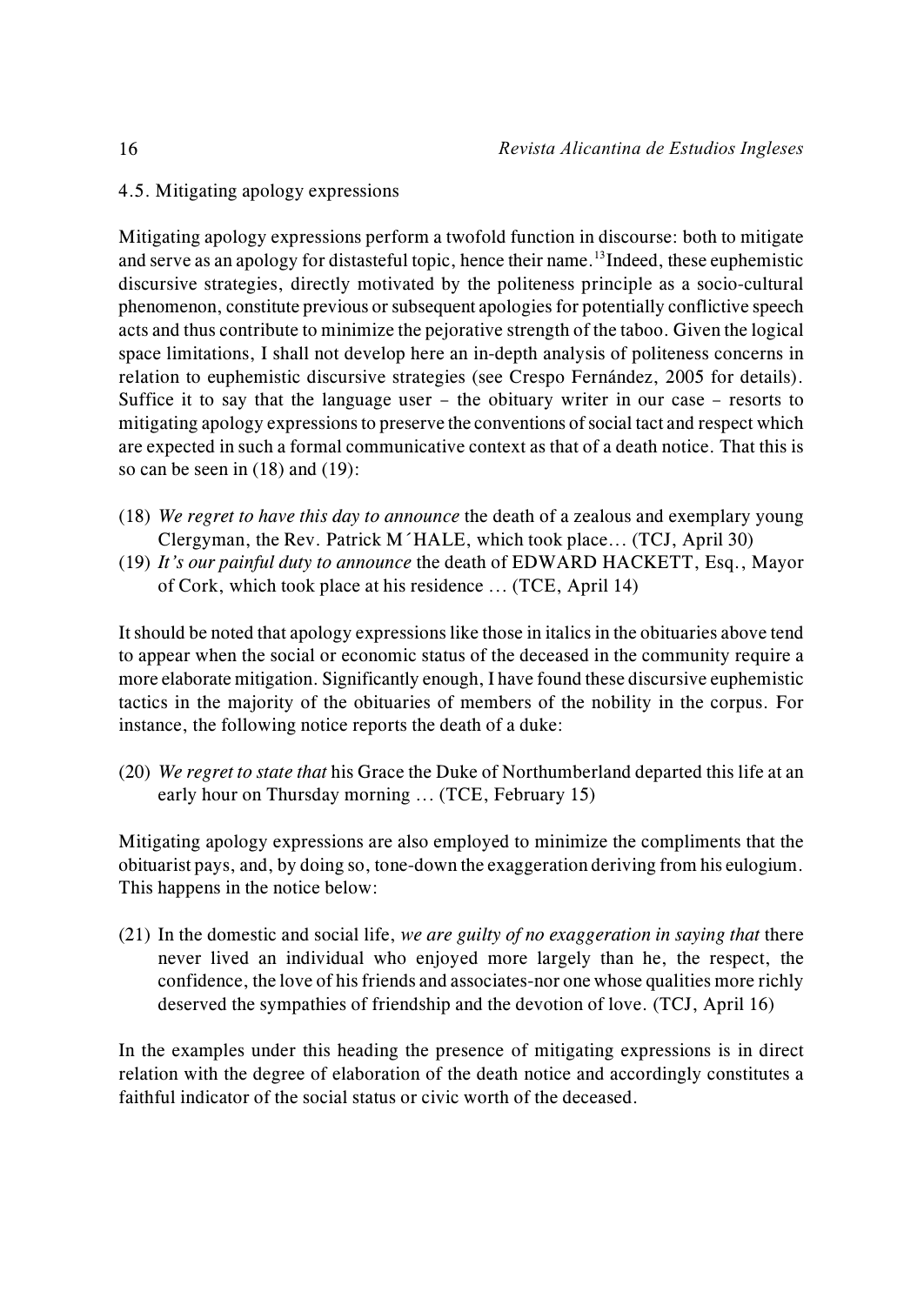## 4.6. Minor devices

To a lesser extent, the obituarist also employs rhetorical questions and second person invocations with the purpose of not leaving the reader indifferent to the virtues of the deceased and the grief of the surviving relatives. Rhetorical questions tend to reinforce the emotive nuances of the death notice, as illustrated in (22):

(22) [...] Possessed of a Princely Fortune, he merely viewed it as a trust to the poor, to whom he was a warm friend. Where is the charitable institution that ever made an appeal to his heart and noble disposition in vain? Where the desolate widow, whose prayer for relief never met with a refusal? Where the orphan for whom he did not sweeten the cup of bitterness? ... (TCJ, April 16)

Invocations of faith are motivated by religious beliefs, in another proof of the fact that religion determined much of the language used in the obituary. Indeed, during the midnineteenth century the influence of the Church on sepulchral matters was out of doubt and religion was generally thought to provide a reason not only for living, but also for dying (Wheeler, 1994: 6-13). In this respect, invocations of faith in the second person were not uncommon:

(23) Her love and veneration for the sacred emblem of her salvation, during her long life, was only suppressed in the last struggling moments of existence by the pious holy fervour with which she pressed it to the expiring heart, as she exclaimed "*O Heart of Jesus, burning with the love of us, inflame my heart with the love of thee, and draw me to thyself*." (TCJ, March 3)

The use of the second person in invocations, as Martínez Hernando (2001) argues, enhances the dramatic quality of the obituary. In fact, (23) is felt to be especially moving thanks to the invocation, which constitutes an effective means to reflect the emotive power of the death notice.

# **5. Concluding remarks**

On the basis of the evidence obtained, I strongly believe that nineteenth century obituaries go beyond the limits of a mere announcement of a death and constitute a linguistic and social mirror to mortality of a different degree of subjectivity and elaboration depending on factors surrounding the deceased such as civic worth, economic status or religious beliefs. Put more simply, the nature of the obituary is entirely dependent upon the social relevance of the deceased. This seems to be intimately related to the different treatment of funerary rituals, as pointed out by Hertz (cited in Fowler, 2002: 6):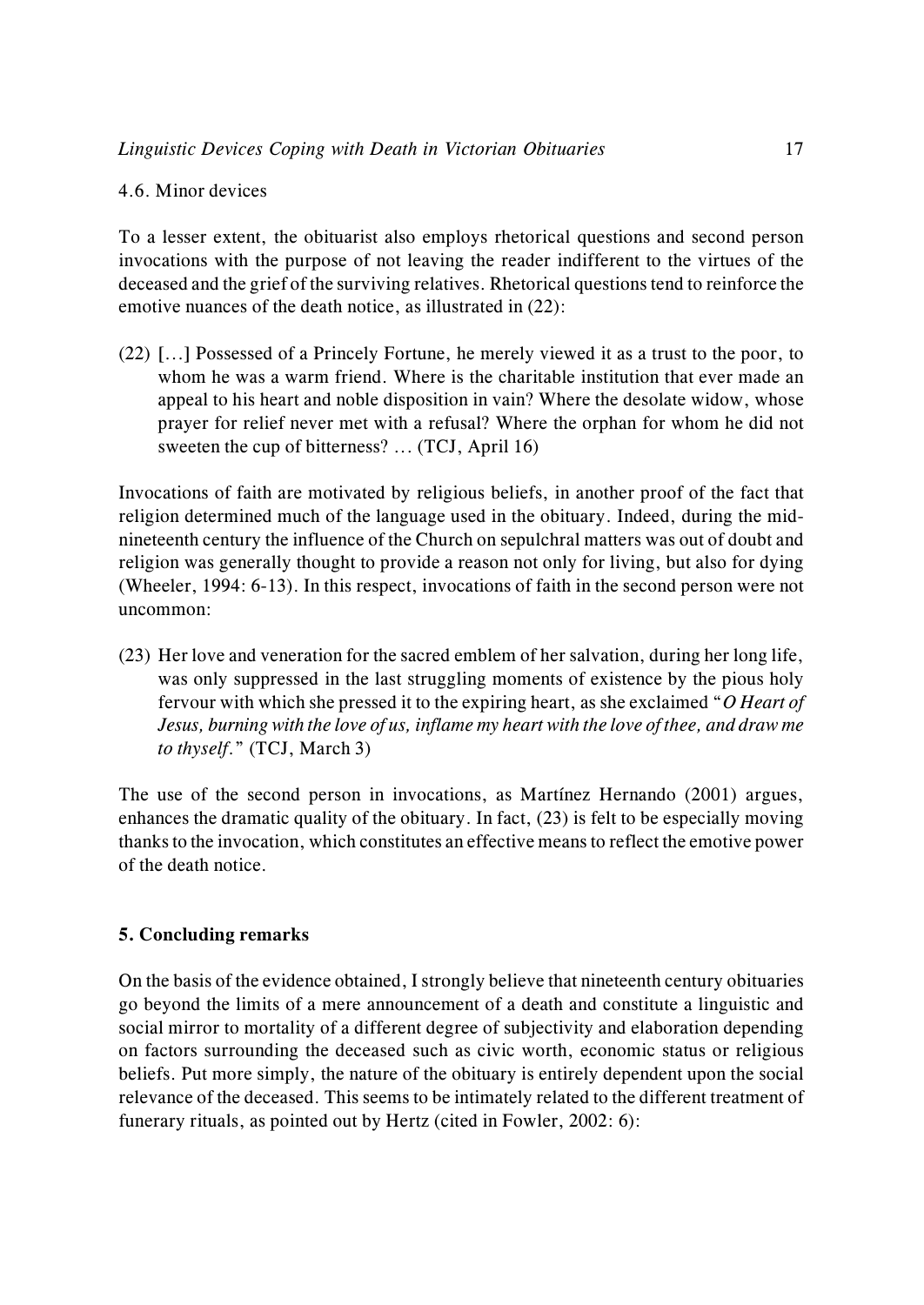[T]he emotion roused by burial varies extremely in intensity according to the social status of the deceased, and may even in certain circumstances be entirely lacking. At the death of a chief or a man of high rank, a true panic sweeps over the group; [...] but the death of a stranger, a slave or a child<sup> $14$ </sup> will go almost unnoticed; it will arouse no emotion, occasion no ritual.

More specifically, in the light of the present research, the ranking of the death in early Victorian obituaries excerpted from Irish newspapers has revealed an interplay between social and linguistic elements which can be summarized as follows:

- Obituaries primarily served a social purpose. In fact, the praise of the deceased commonly carried out on obituary pages was widely used as a medium to display civic worth or social status.<sup>15</sup>
- The degree of linguistic elaboration of obituaries is directly proportional to the social status, wealth and position of the deceased. Accordingly, the obituaries of the socially relevant members of the community are longer and present a greater degree of linguistic elaboration than those of the gentry.<sup>16</sup>
- The over sentimentalization of death so characteristic of the Victorian period is mainly reflected on the considerable number of semantic devices (poetic metaphors, metonymies and hyperboles) aiming at celebrating the virtues of the deceased from a personal, social or religious viewpoint.
- Though religious beliefs were, in general terms, subordinate to purely social issues, Christian faith played a prominent role in obituaries. That this was so can be seen in two aspects: first, religion provided the basis for much of the metaphorical language displayed in the funeral notices; and second, the obituaries of those who devoted their lives to religion (mostly priests and nuns) present a considerable degree of linguistic elaboration.
- The obituarist carries out an emotional manipulation of its reading audience via a highly emotional and hyperbolic language which commonly supposed exaggerated displays of grief and praises of the virtues of the deceased – if not deliberate lies – in an attempt to compliment the departed and, in so doing, satisfy those left alive.

Though it seems evident that earlier generations found it harder than now to come to terms with death and those aspects associated with it in an undeviating way, the social impositions surrounding mortality are by no means restricted to Victorian times. In this regard, Gross (1985) has remarked that, far from losing its interdictive strength, death remains one of the greatest taboos in contemporary society. In fact, though nowadays the loosening of the Church's hold in funeral matters and the relative "democratisation" of funeral notices (cf. Fowler, 2002) has given way to more informative than sentimental obituaries, as pointed out by Shuster (2003), people are still especially sensitive about the subject of death, as Ferguson (2002) has shown in relation to present-day British obituaries.

In sum, the evidence obtained from a corpus of Victorian Irish obituaries has offered a portrait of the obituary as a discourse type with a well-defined social function in the face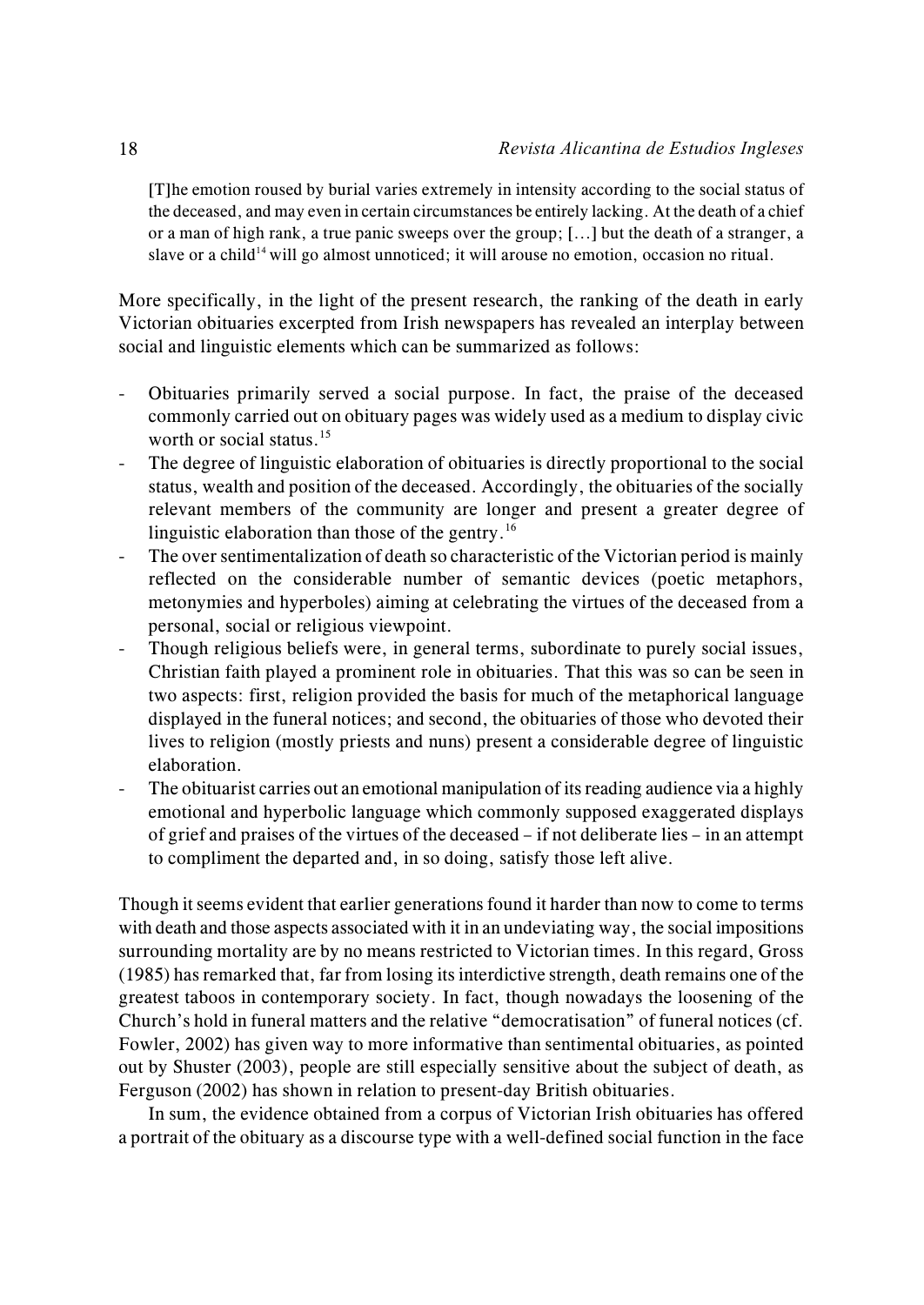of death. I hope to have demonstrated that the linguistic devices found in nineteenth-century funeral notices were highly determined by different aspects surrounding the deceased such as social relevance, economic status and religious beliefs. I would like to finish by admitting that the analysis undertaken in the present paper can obviously make no claim to being complete, given the limited scope of the present essay. Nonetheless, I believe that the study of the linguistic devices detected in a sample of Victorian death notices has proved that the obituary constituted a social mirror to death in Victorian times insofar as it was a discourse type determined by social conventions regarding death and, in turn, served the purpose of reinforcing personal status in a community so sensitive to social issues.

#### **Notes**

1. It should be noted, as Corona Marzol (2006: 68) points out, that within the Anglo-Saxon culture the term 'obituary' refers to the free announcement of a death in a newspaper, whereas 'death notice' is the paid-for advertisement of the demise. For the sake of clarity, in the present paper I shall consider the terms 'obituary' and 'death notice' (or 'funeral notice') as synonyms.

2. In relatively small communities the social function of obituaries is out of doubt, as the obituary readers are expected to send the surviving family members their condolences. Thus, the obituary was intended as a personal means of communication between the deceased's family and the members of the community as potential readers of the death announcement. In this sense, readers become users of the obituaries (Corona Marzol, 2006: 72).

3. Fairclough (1992) distinguishes between 'discourse', as language use seen in the three perspectives commented and 'discourse types', as the different dimensions of discourse, meaning genres, styles and specific discourses, which are derived from the fact that people engage in discourse.

4. I shall use here the term 'text', following Fairclough's multidimensional perspective of discourse, as the discoursal element of social events which is subject to a double contextualization: first, in their relation to other elements of social events; second, in their relation to social practices (Fairclough, 2005).

5. Corona Marzol (2006) defines the 'Family' stage as a section of text that signals the closure of the obituary, usually comprising information related to the trajectory of the deceased in family terms and the surviving relatives.

6. I understand 'euphemism' as a linguistic makeup employed with the purpose of mitigating the potential dangers of certain taboo words or expressions, considered too blunt or offensive for a given social situation. Euphemism thus supposes an acceptable way to introduce taboos in social interaction by means of a semantic or formal process thanks to which the taboo referent is stripped of its most explicit, offensive or obscene overtones.

7. I offered a survey of the conceptualizations of 'death' and 'dying' in relation to a total of 228 Irish Victorian obituaries, namely DEATH IS A JOURNEY, DEATH IS A JOYFUL LIFE, DEATH IS A LOSS, DEATH IS A REST, DEATH IS A REWARD and DEATH IS THE END, being DEATH IS A JOURNEY the most relevant from a quantitative point of view in the corpus of obituaries consulted (Crespo Fernández, 2006).

8. Hereafter, the words and expressions that I want to highlight in the obituaries offered as examples will appear in italics.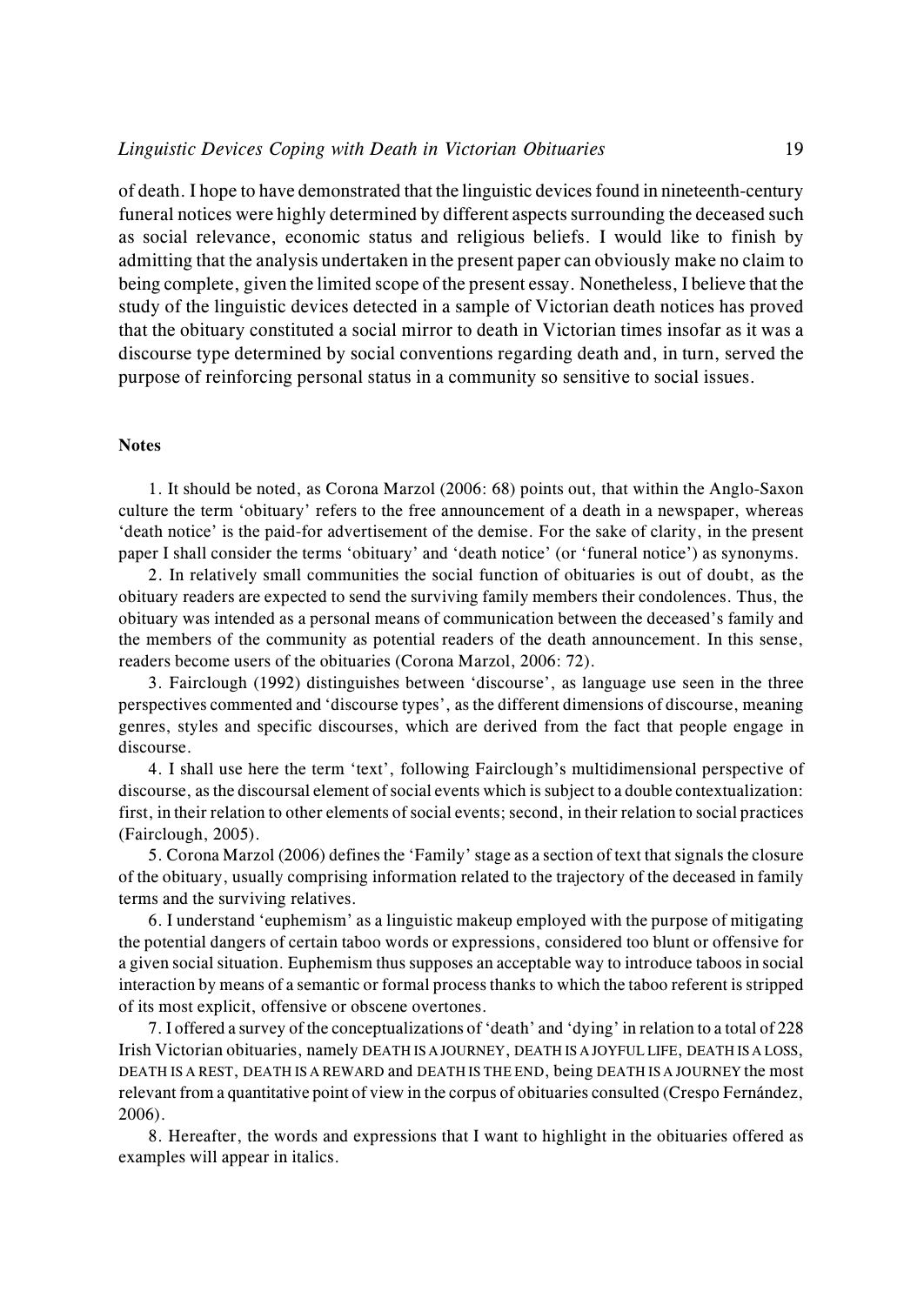9. Within the cognitive tradition, following Lakoff (1993: 203), a metaphor can be defined as "a cross-domain mapping in the conceptual system"; in other words, a metaphor is a set of conceptual correspondences from a source domain (the realm of the physical or more concrete reality) to a target domain (the death taboo, in our case). The source domain is therefore used to understand, structure and, in some cases, mitigate the target domain.

10. According to Weinrich (cited in Abrantes, 2005: 101), hyperbole is not the only inauthentic figure of speech: "If one regards things as they are, most rhetorical figures are linguistic lies, such as euphemism, hyperbole, ellipsis, amphibology, the forms and formulas of politeness, emphasis, irony, taboo words, anthropomorphism, etc. In language there remains only a narrow path for the truth".

11. Grice (1975) put forward four Conversational Maxims (Quantity, Quality, Relation and Manner) that language users are supposed to adhere to in the attempt to achieve a successful communication. The maxim of Quality was formulated as follows: "Do not say what you believe to be false. Do not say that for which you lack adequate evidence".

12. Following Allan and Burridge (1991: 26), a dysphemism is "an expression with connotations that are offensive either about the denotatum or to the audience, or both, and it is substituted for a neutral or euphemistic term for just that reason".

13. I believe that this denomination is more descriptive than others like *atenuaciones por inserto*, *fórmulas eufemísticas* or *hedged performatives* offered by Montero Cartelle, Casas Gómez and Leech respectively (cf. Crespo Fernández, 2007: 107).

14. In fact, all the obituaries for children collected for the present research, as (2) for example, are informative, being thus limited to basic and objective information, without displaying emotions of any kind.

15. In relation to the death notices in Spain during the same period, Belmonte (1998: 139-141) considers the obituary as "a stage of civility" aimed at displaying social status.

16. This trend would continue in the following decades, as Fowler (2002) has shown in a sample of British obituaries dating from the twentieth century.

#### **References**

- Abrantes, Ana M. (2005): "Euphemism and co-operation in discourse". In E. Grillo, ed., *Power without Domination. Dialogism and the Empowering Property of Communication*. Amsterdam: John Benjamins, 85-103.
- Allan, Keith and Kate Burridge (1991): *Euphemism and Dysphemism*. *Language Used as Shield and Weapon*. Nueva York, Oxford: Oxford University Press.

Belmonte, Antonio (1998): *Muertos de papel*. Albacete: La Mancha.

- Bultnick, Bert (1998) *Metaphors We Die By: Conceptualizations of Death in English and their Implications for the Theory of Metaphor*. Antwerpen: Universiteit Antwerpen.
- Corona Marzol, Isabel (2006): "Coming out of the closet 'six feet under': Textual silences and the social construction of the family stage in the obituary genres". *Revista Alicantina de Estudios Ingleses* 19: 67-82.

Crespo Fernández, Eliecer (2005): "Euphemistic strategies in politeness and face concerns". *Pragmalingüística* 13: 77-86.

\_\_\_\_\_ \_\_. (2006): "The language of death: Euphemism and conceptual metaphorization in